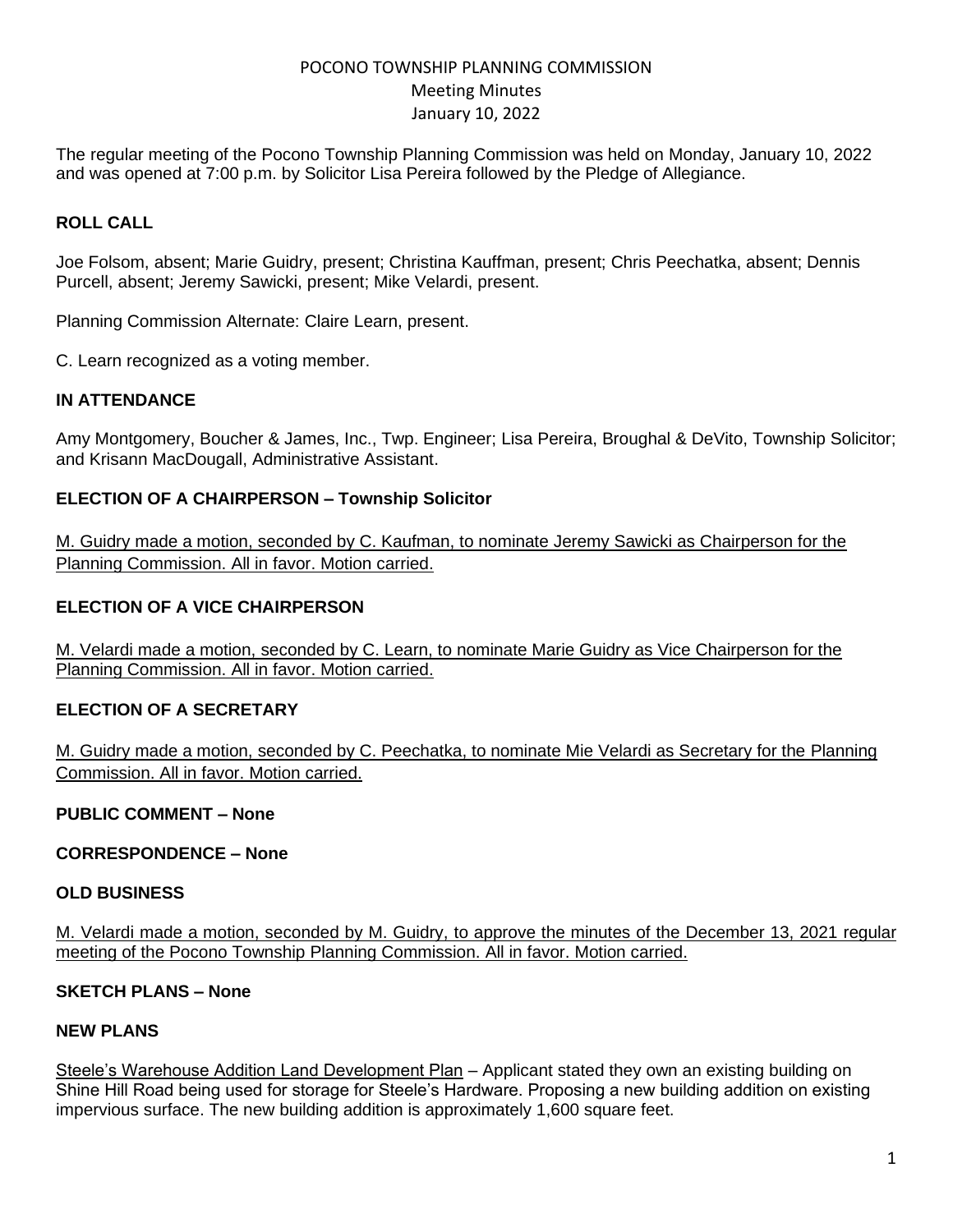# POCONO TOWNSHIP PLANNING COMMISSION Meeting Minutes January 10, 2022

C. Peechatka made a motion, seconded by M. Guidry, to administratively accept the Steele's Warehouse Addition Land Development Plan. All in favor. Motion carried.

## **FINAL PLANS UNDER CONSIDERATION – None**

# **PRELIMINARY PLANS UNDER CONSIDERATION**

- 1) Sanofi Pasteur B-83 Cold Storage Building Land Development Plan Plans were administratively accepted at the 11/22/21 P.C. meeting. Approval deadline of February 22, 2022. *Deadline for P.C. consideration is 2/14/2022.* **(Action Item)**
- M. Guidry made a motion, seconded by C. Kauffman, to table the plans. All in favor. Motion carried.
- 2) Swiftwater Solar Land Development Plan Plans were administratively accepted at the 6/14/21 P.C. meeting. Extension letter received with approval deadline of March 11, 2022. *Deadline for P.C. consideration is 2/28/2022.* **(Action Item)**
- C. Peechatka made a motion, seconded by M. Guidry, to table the plans. All in favor. Motion carried.
- 3) Stadden Group, LLC Pocono Creek Preliminary Land Development Plan Plans were administratively accepted at the 9/27/21 P.C. meeting. Extension request received with approval deadline of March 26, 2022. *Deadline for P.C. consideration is 3/14/22.* **(Action Item)**
- C. Kaufman made a motion, seconded by C. Learn, to table the plans. All in favor. Motion carried.
- 4) Dianora Minor Subdivision Plan Plans were administratively accepted at the 9/27/21 P.C. meeting. Extension request received with approval deadline of March 26, 2022. *Deadline for P.C. consideration is 3/14/22.* **(Action Item)**
- M. Guidry made a motion, seconded by C. Peechatka, to table the plans. All in favor. Motion carried.
- 5) Vassallo Minor Subdivision & Lot Consolidation Plans were administratively accepted at the 10/12/21 P.C. meeting. Extension request received with approval deadline of April 10, 2022.. *Deadline for P.C. consideration is 3/28/22.* **(Action Item)**
- M. Guidry made a motion, seconded by M. Velardi, to table the plans. All in favor. Motion carried.
- 6) Core5 Industrial Partners Warner Road Warehouse. Plans were administratively accepted at the 4/26/21 P.C. meeting. Extension request received with approval deadline of April 21, 2022. *Deadline for P.C. consideration is 4/11/2022.* **(Action Item)**
- C. Peechatka made a motion, seconded by M. Guidry, to table the plans. All in favor. Motion carried.

## **PRESENTATION OF SPECIAL EXCEPTIONS, CONDITIONAL USE, ET AL, APPLICATIONS – None**

**PRIORITY LIST/ORDINANCES – None** 

**UNFINISHED BUSINESS – None** 

### **ZONING HEARING BOARD SCHEDULE – None**